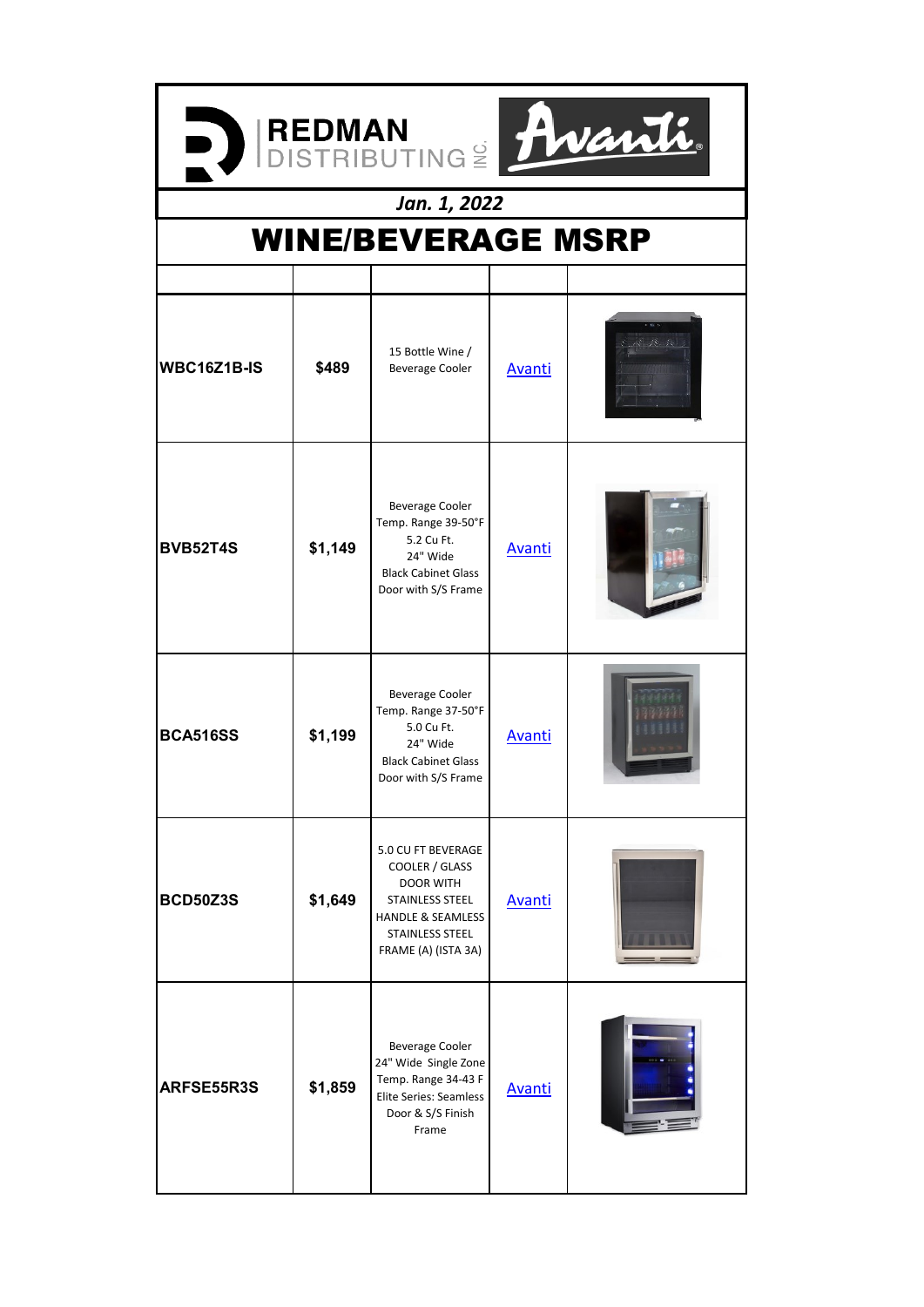| <b>WC34N2P</b>  | \$599   | 34 Bottle Wine Chiller<br>19.5" Wide Single<br>Zone<br><b>Black Cabinet with</b><br>Glass Door & Platinum<br>Finish Frame | <b>Avanti</b> |  |
|-----------------|---------|---------------------------------------------------------------------------------------------------------------------------|---------------|--|
| WCB52T3S        | \$1,169 | 52 Bottle Wine Chiller<br>24" Wide Single Zone<br><b>Black Cabinet with</b><br>Glass Door & S/S<br>Finish Frame & Handle  | <b>Avanti</b> |  |
| <b>WCR506SS</b> | \$1,229 | 50 Bottle Wine Chiller<br>24" Wide Single Zone<br><b>Black Cabinet with</b><br>Glass Door & S/S<br>Finish Frame & Handle  | <b>Avanti</b> |  |
| WCSE47R3S       | \$1,949 | 47 Bottle Wine Chiller<br>24" Wide Single Zone<br><b>Elite Series</b><br>S/S Seamless Door<br>with Glass                  | <b>Avanti</b> |  |
| WCR496DS        | \$1,369 | 49 Bottle Wine Chiller<br>24" Wide Dual Zone<br><b>Black Cabinet with</b><br>Glass Door & S/S<br>Finish Frame & Handle    | <b>Avanti</b> |  |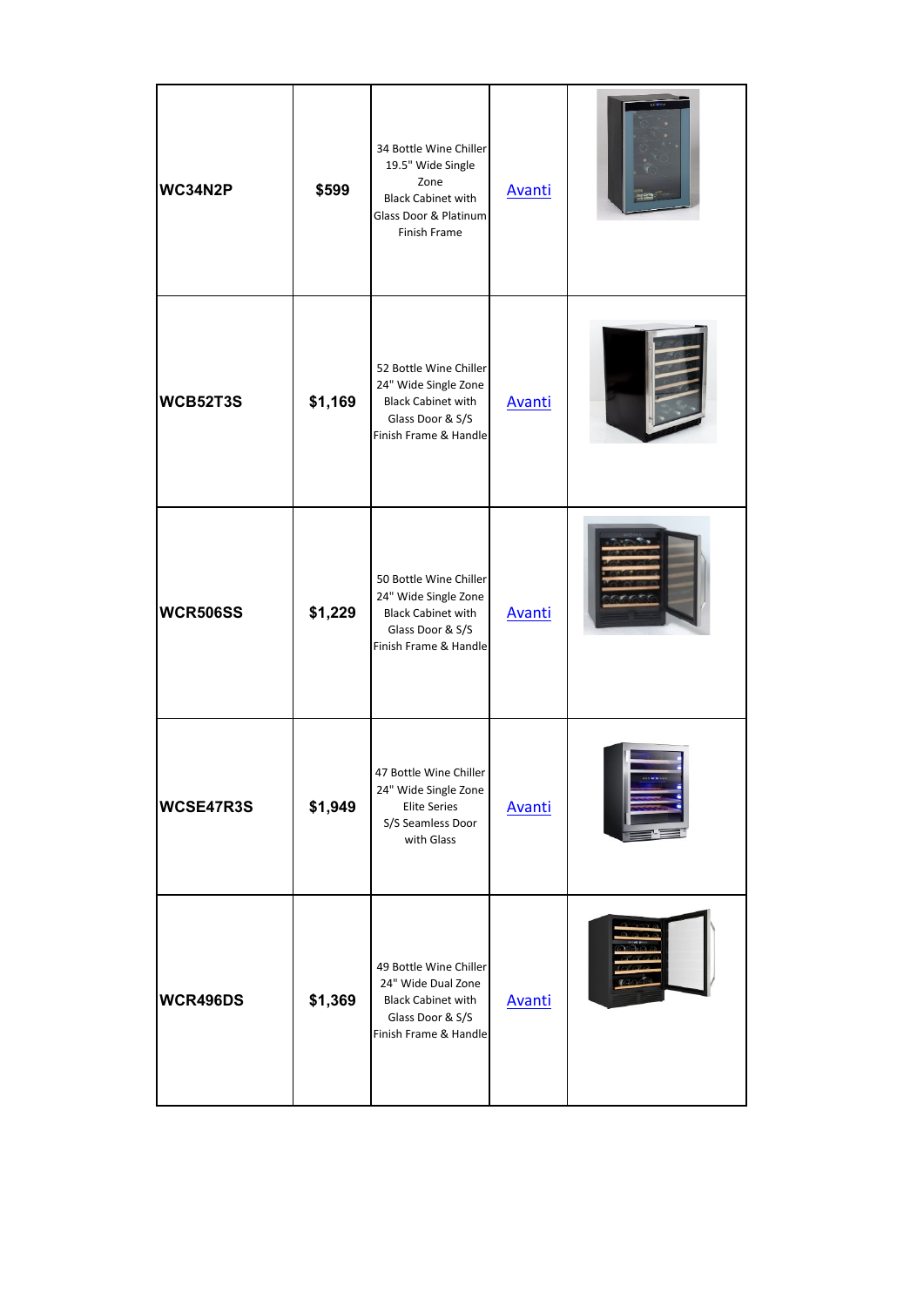| WCD46DZ3S         | \$1,849 | DUAL ZONE 46<br><b>BOTTLE WINE CHILLER</b><br>/ GLASS DOOR WITH<br>STAINLESS STEEL<br><b>HANDLE &amp; SEAMLESS</b><br>STAINLESS STEEL<br>FRAME / PULL OUT<br>SHELVES ON ROLLER<br>ASSEMBLY (A) (ISTA<br>3A)                         | <b>Avanti</b> | <b>HH</b> |
|-------------------|---------|-------------------------------------------------------------------------------------------------------------------------------------------------------------------------------------------------------------------------------------|---------------|-----------|
| WCF43S3SD         | \$1,929 | 43 Bottle Wine Chiller<br>24" Wide Dual Zone<br><b>Designer Series</b><br>S/S Seamless Door<br>with Glass                                                                                                                           | <b>Avanti</b> |           |
| WCDE46R3S         | \$2,099 | 46 Bottle Wine Chiller<br>24" Wide Dual Zone<br><b>Elite Series</b><br>S/S Seamless Door<br>with Glass                                                                                                                              | <b>Avanti</b> |           |
| WBV19DZ           | \$1,499 | Wine / Beverage<br>Cooler<br>24" Wide Dual Zone<br><b>Black Cabinet with</b><br>Glass Door & S/S<br>Finish Frame<br><b>French Doors</b>                                                                                             | Avanti        |           |
| <b>WBE1956Z3S</b> | \$2,299 | <b>19 BOTTLE WINE</b><br>CHILLER/56 CAN<br><b>BEVERAGE COOLER /</b><br>WOOD AND<br>STAINLESS PULL OUT<br>SHELVES IN WINE<br>CHILLER / GLASS<br>SHELVES IN<br>BEVERAGE COOLER /<br><b>GLASS DOORS WITH</b><br><b>STAINLESS STEEL</b> | <b>Avanti</b> |           |
| AR52T3SB          | \$859   | 5.2 Cu Ft<br>Adjustable<br>Shelves<br>Crisper Drawer<br>Black with S/S<br>Door                                                                                                                                                      | <b>Avanti</b> |           |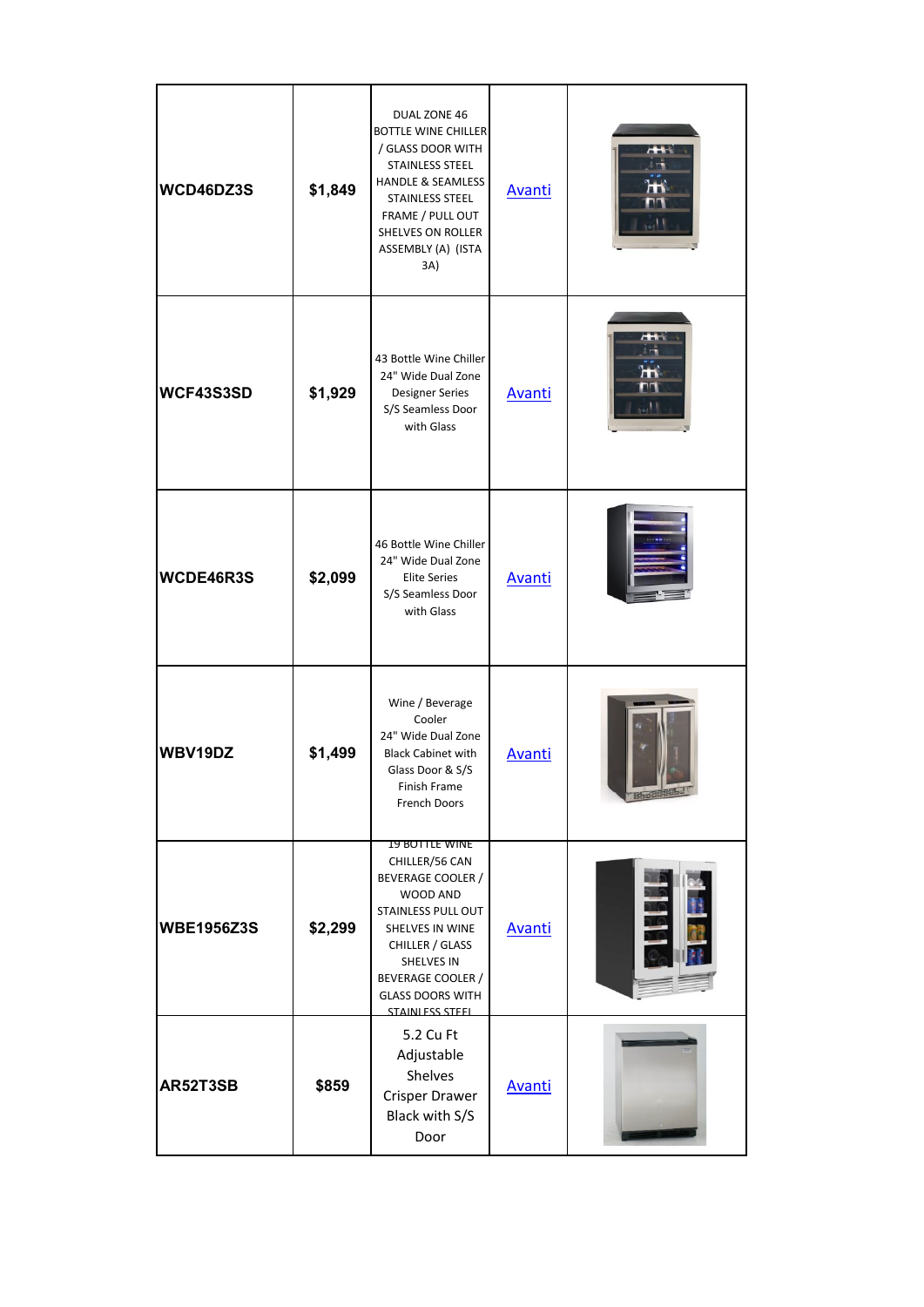| <b>BCA3115S3S</b>  | \$1,329 | Beverage Cooler<br>Temp. Range 39-50°F<br>3.1 Cu Ft.<br>15" Wide<br><b>Black Cabinet Glass</b><br>Door with S/S Frame                                                                                 | <b>Avanti</b> |  |
|--------------------|---------|-------------------------------------------------------------------------------------------------------------------------------------------------------------------------------------------------------|---------------|--|
| <b>WC3015SS</b>    | \$1,369 | 30 Bottle Wine Chiller<br>15" Wide Single Zone<br><b>Black Cabinet with S/S</b><br>Trim & Glass Door<br>LED Interior Lighting                                                                         | <b>Avanti</b> |  |
| <b>WCF281E3SS</b>  | \$1,299 | 28 Bottle Wine Chiller<br>15" Wide Single Zone<br>Designer Series: Black<br>/ Stainless Steel with<br>Glass Door                                                                                      | <b>Avanti</b> |  |
| WCF282E3SD         | \$1,439 | 28 Bottle Wine Chiller<br>15" Wide Dual Zone<br>Designer Series: Black<br>/ Stainless Steel with<br>Glass Door                                                                                        | <b>Avanti</b> |  |
| <b>CBC1126Q0WG</b> | \$2,099 | 11.2 cu. Ft.<br>Commerica Beverage<br>Center, Glass front<br>with Wire Shelves,<br>LED Lighting Interior,<br>Security Lock, Rollers<br>for easy movement,<br>Five<br>Adjustable/Removabl<br>e Shelves | <b>Avanti</b> |  |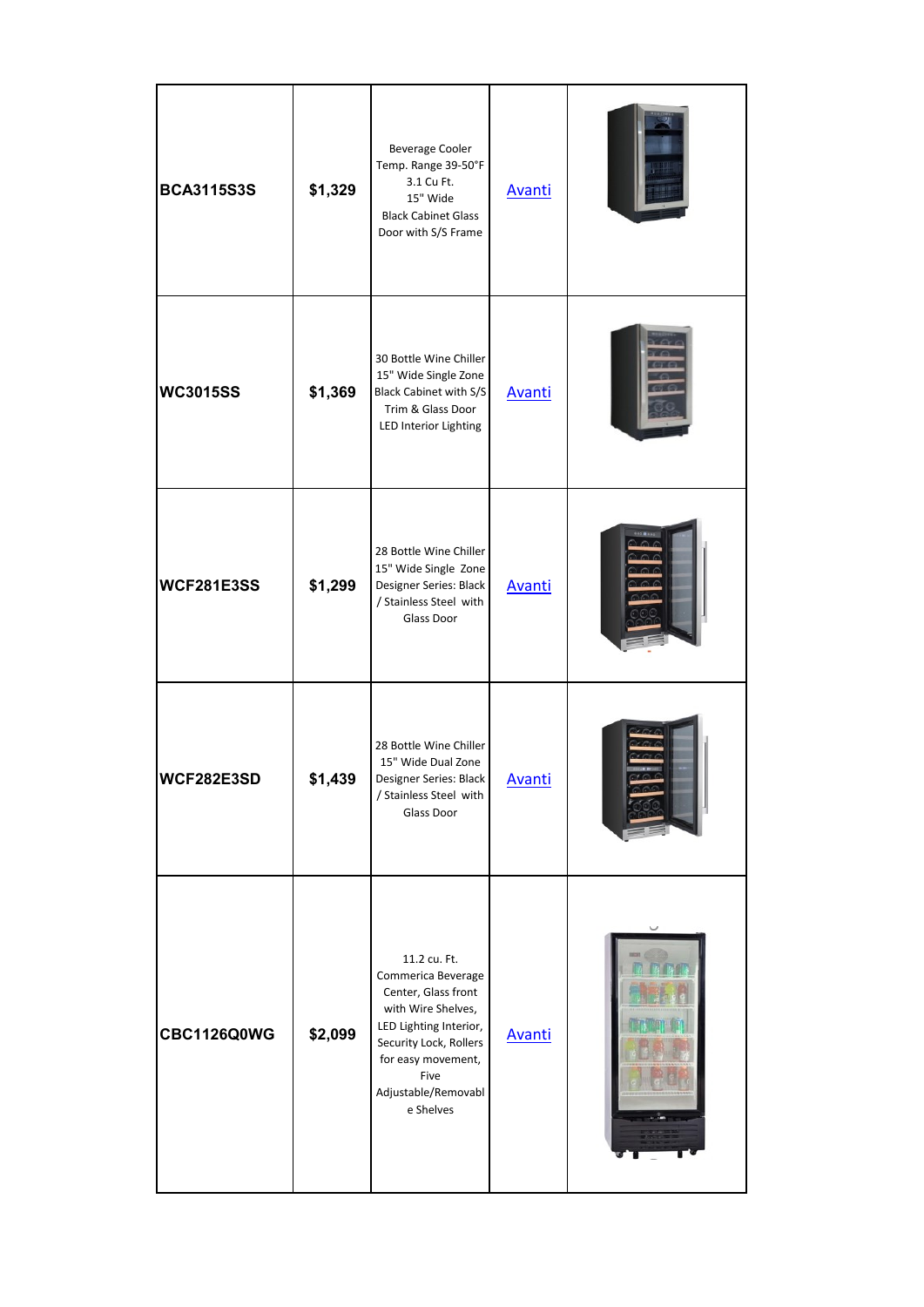| <b>WCF149SE3S</b> | \$2,729 | 149 Bottle Wine<br>Chiller<br>24" Wide Single Zone<br><b>Standard Series: Black</b><br>Cabinet with S/S<br>Framing and Glass<br>Door<br>Interior LED Lighting | <b>Avanti</b> |  |
|-------------------|---------|---------------------------------------------------------------------------------------------------------------------------------------------------------------|---------------|--|
| <b>WCF165S3SS</b> | \$3,599 | 165 Bottle Wine<br>Chiller<br>24" Wide Single Zone<br>Designer Series: Black<br>& Stainless Steel with<br>Glass Door<br>Interior LED Lighting                 | <b>Avanti</b> |  |
| <b>WCF148DE3S</b> | \$2,799 | 148 Bottle Wine<br>Chiller<br>24" Wide Dual Zone<br><b>Standard Series: Black</b><br>Cabinet with S/S<br>Framing and Glass<br>Door<br>Interior LED Lighting   | Avanti        |  |
| <b>WCF154S3SD</b> | \$3,749 | 154 Bottle Wine<br>Chiller<br>24" Wide Dual Zone<br>Designer Series: Black<br>& Stainless Steel with<br>Glass Door                                            | <b>Avanti</b> |  |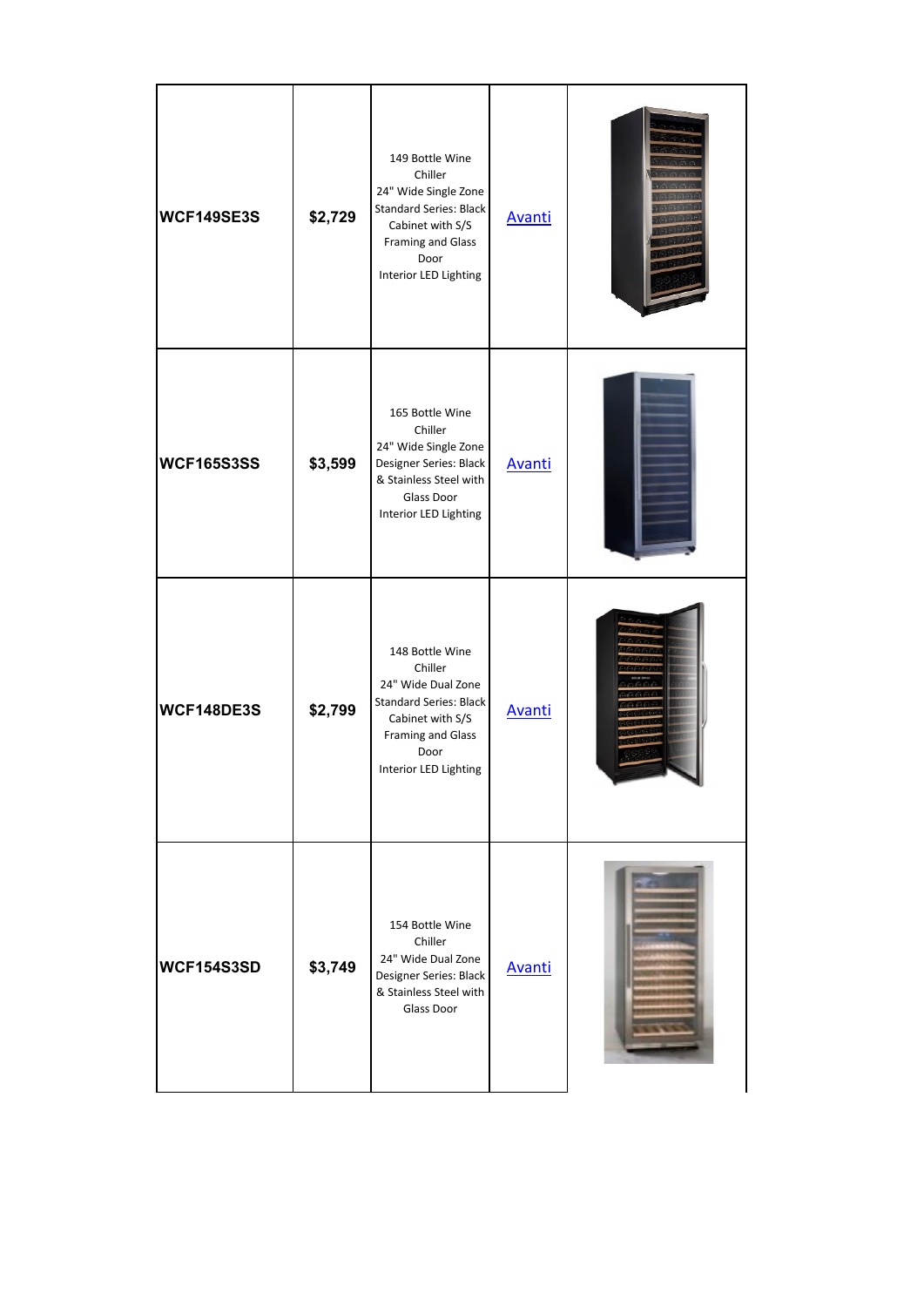| <b>WCDD108E3S</b>  | \$4,479 | <b>Elite Series</b><br><b>Entertainment Center</b><br>with Wine and Dual<br><b>Beverage Drawers</b>                                                                       | <b>ETA</b><br><b>MARCH</b><br>2022 |  |
|--------------------|---------|---------------------------------------------------------------------------------------------------------------------------------------------------------------------------|------------------------------------|--|
| Z-DG13-1063        | \$19.99 | Replacement<br><b>Charcoal Filter</b>                                                                                                                                     | <b>AVANTI</b>                      |  |
| <b>RIM49U3S-IS</b> | \$2,469 | Built-In Ice Maker<br>Produces up to 49 Lbs.<br>25 Lbs. Storage Cap.<br>15" Wide<br>Square Shaped Clear<br>Ice Internal Drain<br>Pump<br><b>Black Cabinet</b><br>S/S Door | <b>Avanti</b>                      |  |
| <b>CIM102U3S</b>   | \$3,159 | <b>Commerical Ice Maker</b><br>Produces upto 102<br>Lbs.<br>35 Lbs. Storage Cap.<br>Selectable Cube Size<br>Self Cleaning Mode<br>S/S                                     | <b>Avanti</b>                      |  |
|                    |         | <b>OUTDOOR PRODUCTS</b>                                                                                                                                                   |                                    |  |
|                    |         |                                                                                                                                                                           |                                    |  |